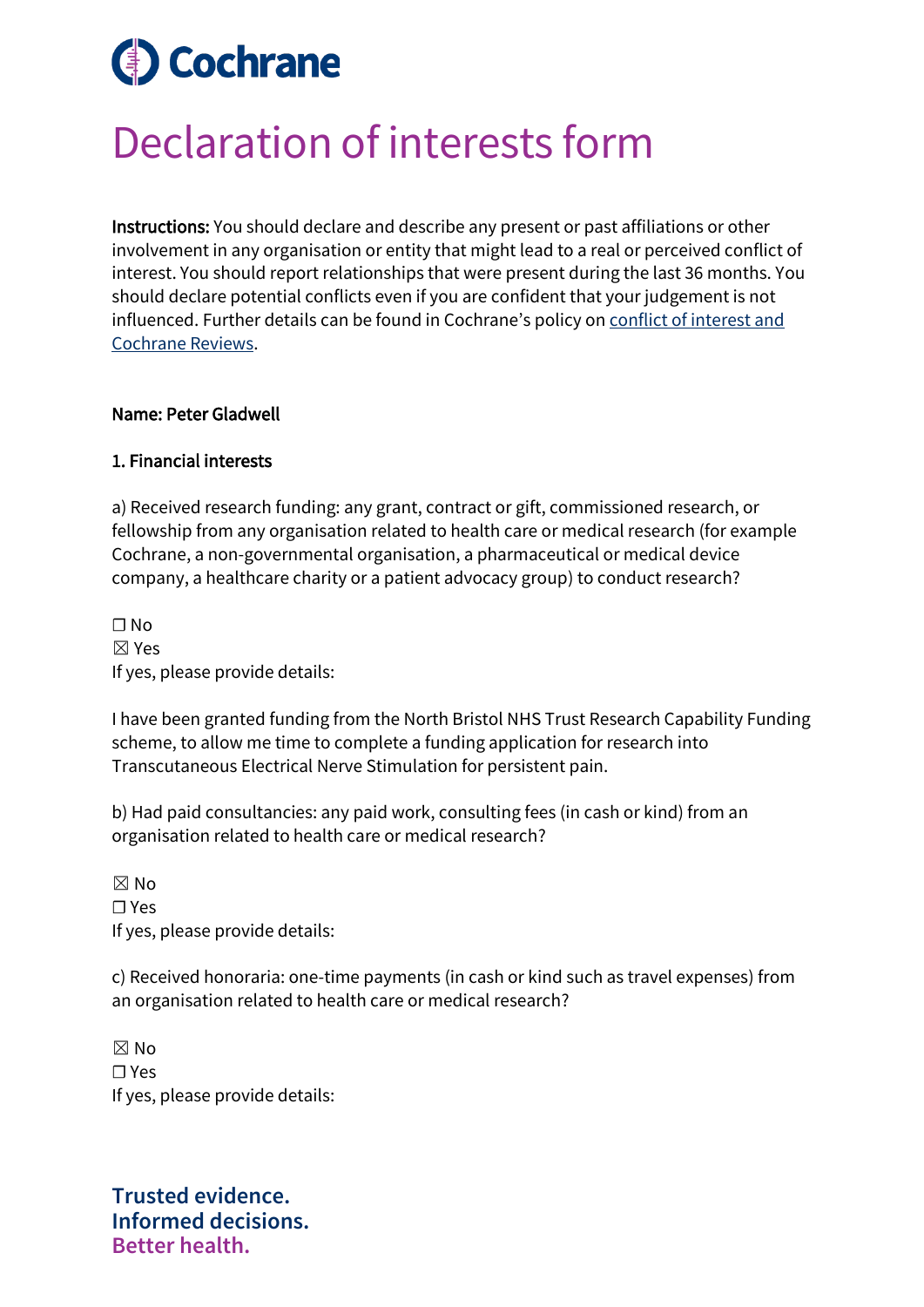

d) Served as a director, officer, partner, trustee, employee or held a position of management with an organisation related to health care or medical research?

☐ No

☒ Yes

If yes, please provide details:

I work in the National Health Service in the UK, and I am team lead for the Bristol CFS/ME Service.

e) Possessed share-holdings, stock, stock options, equity with an organisation related to health care or medical research (excludes mutual funds or similar arrangements where the individual has no control over the selection of the shares)?

 $\boxtimes$  No ☐ Yes If yes, please provide details:

f) Received personal gifts from an organisation related to health care or medical research?

 $\boxtimes$  No ☐ Yes If yes, please provide details:

g) Had an outstanding loan with an organisation related to health care or medical research?

 $\boxtimes$  No ☐ Yes If yes, please provide details:

h) Received royalty payments from an organisation related to health care or medical research?

 $\boxtimes$  No ☐ Yes If yes, please provide details:

**Trusted evidence. Informed decisions. Better health.**